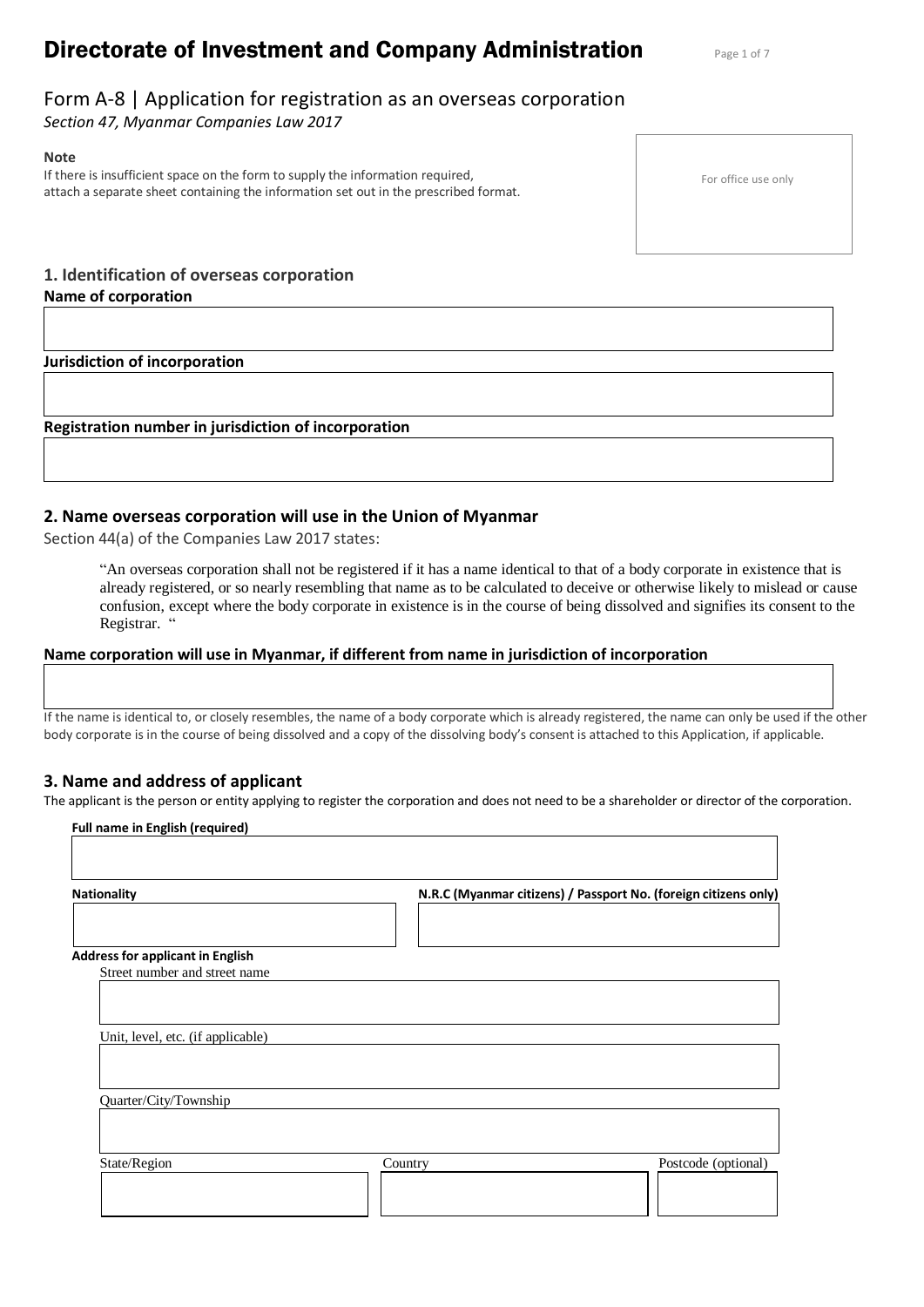### **4. Name, address and other information for each director**

*By signing this Application, the Applicant affirms that the person(s) named below are the directors of the overseas corporation.*

## **A. First director**

| <b>Nationality</b>                          | N.R.C. (for Myanmar citizens) / Passport (for foreign citizens only) |                     |
|---------------------------------------------|----------------------------------------------------------------------|---------------------|
|                                             |                                                                      |                     |
|                                             |                                                                      |                     |
| Other nationalities, if applicable          |                                                                      |                     |
|                                             |                                                                      |                     |
| Date of birth<br>Gender                     |                                                                      |                     |
|                                             |                                                                      |                     |
| Female<br>Male                              |                                                                      |                     |
| Usual residential address for this director |                                                                      |                     |
| Street number and street name               |                                                                      |                     |
|                                             |                                                                      |                     |
|                                             |                                                                      |                     |
| Unit, level, etc. (if applicable)           |                                                                      |                     |
|                                             |                                                                      |                     |
|                                             |                                                                      |                     |
|                                             |                                                                      |                     |
| Quarter/City/Township                       |                                                                      |                     |
|                                             |                                                                      |                     |
|                                             |                                                                      | Postcode (optional) |
| State/Region                                | Country                                                              |                     |
|                                             |                                                                      |                     |
|                                             |                                                                      |                     |
| Email address (optional)                    |                                                                      |                     |
|                                             |                                                                      |                     |

#### **B. Second director**

**Full name in English Nationality N.R.C. (for Myanmar citizens) / Passport (for foreign citizens only) Other nationalities, if applicable Gender Date of birth**  $\Box$  Male  $\Box$  Female / /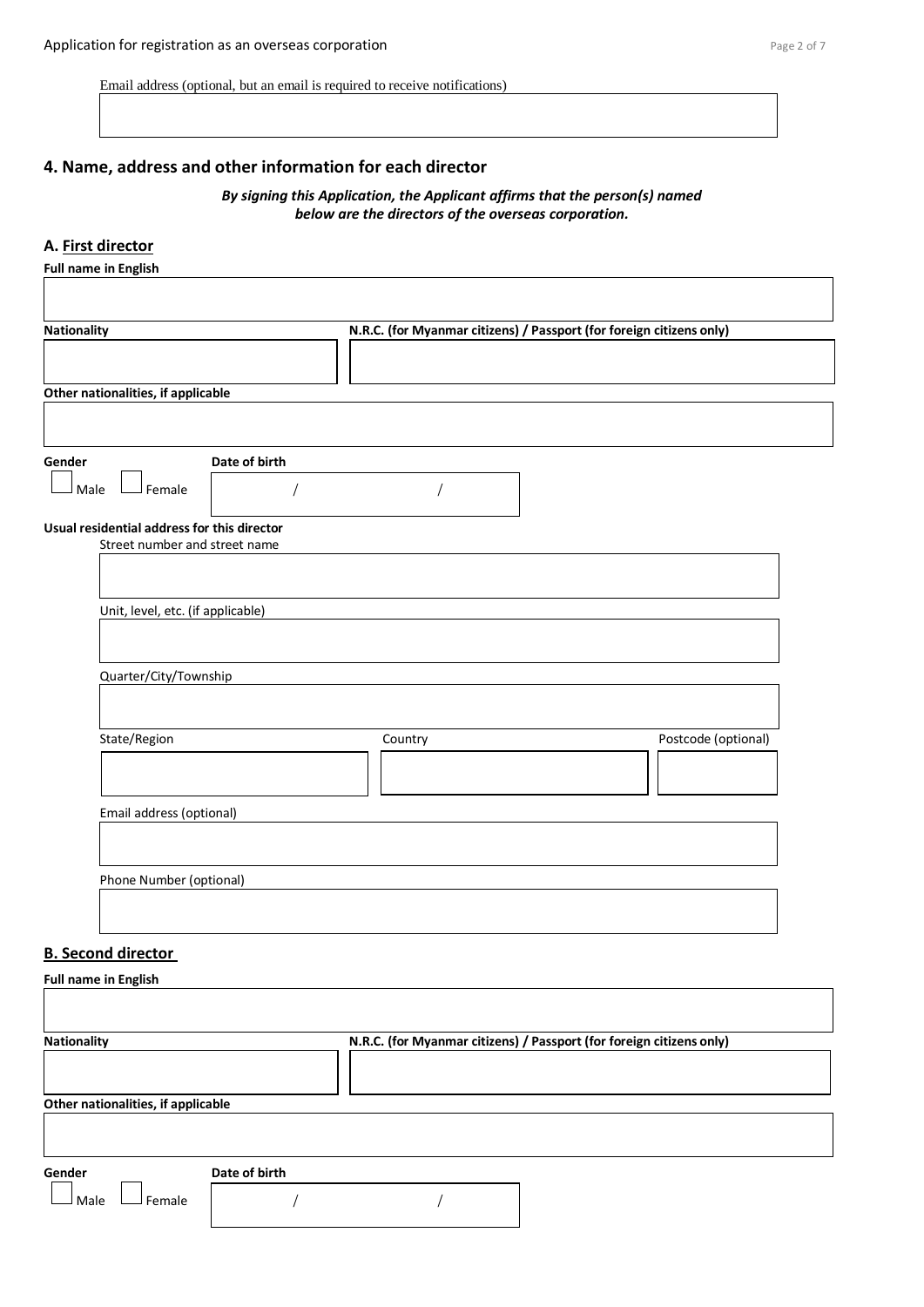## **Usual residential address for this director**

| Street number and street name     |         |                     |
|-----------------------------------|---------|---------------------|
|                                   |         |                     |
|                                   |         |                     |
| Unit, level, etc. (if applicable) |         |                     |
|                                   |         |                     |
|                                   |         |                     |
| Quarter/City/Township             |         |                     |
|                                   |         |                     |
|                                   |         |                     |
|                                   |         |                     |
| State/Region                      | Country | Postcode (optional) |
|                                   |         |                     |
|                                   |         |                     |
| Email address (optional)          |         |                     |
|                                   |         |                     |
|                                   |         |                     |
|                                   |         |                     |
| Phone Number (optional)           |         |                     |
|                                   |         |                     |
|                                   |         |                     |

## **C. Third director**

### **Full name in English**

 $\mathsf{l}$ 

| <b>Nationality</b>                          |         | N.R.C. (for Myanmar citizens) / Passport (for foreign citizens only) |
|---------------------------------------------|---------|----------------------------------------------------------------------|
|                                             |         |                                                                      |
| Other nationalities, if applicable          |         |                                                                      |
|                                             |         |                                                                      |
| Gender<br>Date of birth                     |         |                                                                      |
| Female<br>Male                              |         |                                                                      |
| Usual residential address for this director |         |                                                                      |
| Street number and street name               |         |                                                                      |
|                                             |         |                                                                      |
| Unit, level, etc. (if applicable)           |         |                                                                      |
|                                             |         |                                                                      |
|                                             |         |                                                                      |
| Quarter/City/Township                       |         |                                                                      |
|                                             |         |                                                                      |
|                                             |         |                                                                      |
| State/Region                                | Country | Postcode (optional)                                                  |
|                                             |         |                                                                      |
|                                             |         |                                                                      |
| Email address (optional)                    |         |                                                                      |
|                                             |         |                                                                      |
|                                             |         |                                                                      |
| Phone Number (optional)                     |         |                                                                      |
|                                             |         |                                                                      |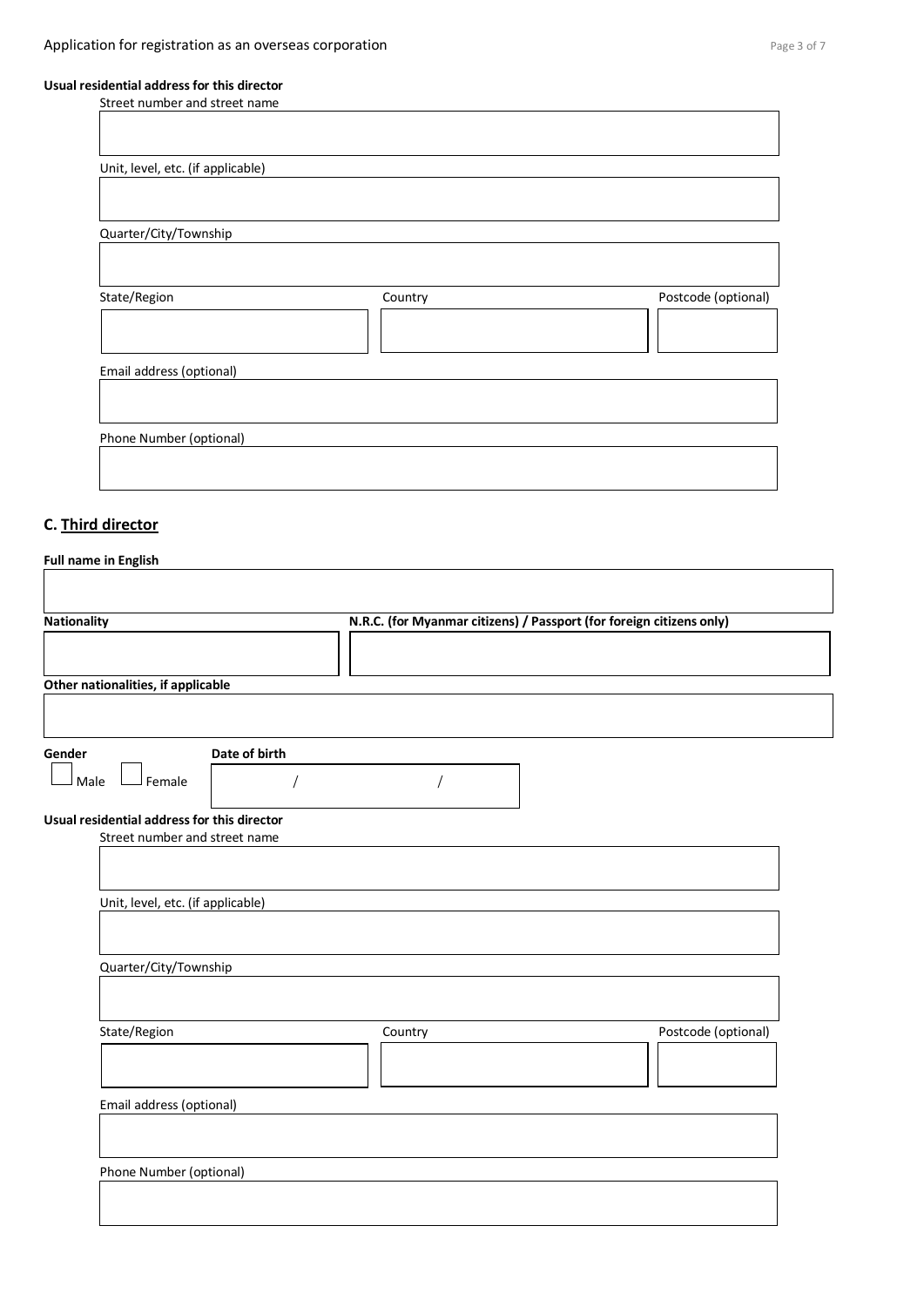#### **5. Name, address and other information for secretary, if applicable**

If the corporation has a secretary, provide the following information.

#### *By signing this Application, the Applicant affirms that the person named below is the secretary of the overseas corporation.*

| <b>Nationality</b>                                                           | N.R.C. (for Myanmar citizens) / Passport (for foreign citizens only) |          |
|------------------------------------------------------------------------------|----------------------------------------------------------------------|----------|
| Other nationalities, if applicable                                           |                                                                      |          |
| Date of birth<br>Gender<br>Male<br>Female                                    |                                                                      |          |
| Usual residential address for the secretary<br>Street number and street name |                                                                      |          |
| Unit, level, etc. (if applicable)                                            |                                                                      |          |
| Quarter/City/Township                                                        |                                                                      |          |
| State/Region                                                                 | Country                                                              | Postcode |
| Email address (optional)                                                     |                                                                      |          |
| Phone Number (optional)                                                      |                                                                      |          |
|                                                                              |                                                                      |          |

#### **6. Authorised officer**

The authorised officer is a person ordinarily resident in the Union who is appointed by an overseas corporation to act as its representative for the purpose of the Myanmar Companies Law, including being authorised to accept service of documents in the Union of documents on behalf of the overseas corporation.

> *Note: 1) The corporation must hold evidence of the authorised officer's written consent. 2) A copy of the authorised officer's national registration card (N.R.C) for Myanmar citizens and passport for foreign citizens must be attached to this Application.*

*By signing this Application, the Applicant affirms that the person named below as the authorised officer for the corporation has consented in writing to act in this capacity.*

**Full name in English**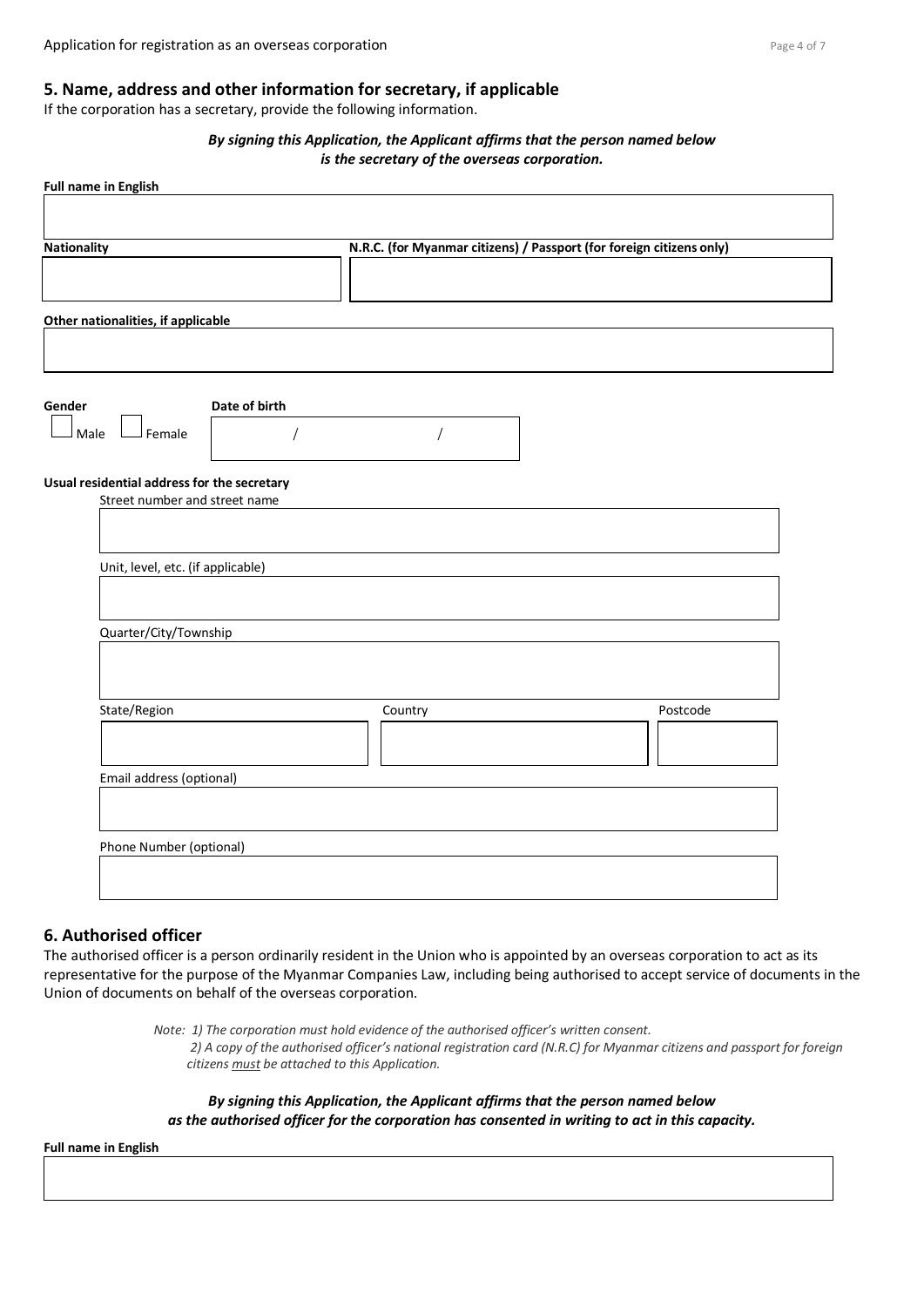| Gender                            |                                                                 |         |                     |
|-----------------------------------|-----------------------------------------------------------------|---------|---------------------|
| Female<br>Male                    | Date of birth                                                   |         |                     |
|                                   |                                                                 |         |                     |
|                                   |                                                                 |         |                     |
| Street number and street name     | Usual residential address in English for the authorised officer |         |                     |
|                                   |                                                                 |         |                     |
|                                   |                                                                 |         |                     |
| Unit, level, etc. (if applicable) |                                                                 |         |                     |
|                                   |                                                                 |         |                     |
|                                   |                                                                 |         |                     |
| Quarter/City/Township             |                                                                 |         |                     |
|                                   |                                                                 |         |                     |
|                                   |                                                                 |         |                     |
|                                   |                                                                 | Country | Postcode (optional) |
| State/Region                      |                                                                 |         |                     |
|                                   |                                                                 |         |                     |
|                                   |                                                                 |         |                     |

## **7. Address of registered office in the Union in English**

| Street number and street name     |                     |
|-----------------------------------|---------------------|
|                                   |                     |
|                                   |                     |
| Unit, level, etc. (if applicable) |                     |
|                                   |                     |
|                                   |                     |
| Quarter/City/Township             |                     |
|                                   |                     |
|                                   |                     |
| State/Region                      | Postcode (optional) |
|                                   |                     |
|                                   |                     |

## **8. Address of principal place of business in the Union in English (if different to registered office)**

| Street number and street name     |  |  |
|-----------------------------------|--|--|
|                                   |  |  |
|                                   |  |  |
| Unit, level, etc. (if applicable) |  |  |
|                                   |  |  |
|                                   |  |  |
| Quarter/City/Township             |  |  |
|                                   |  |  |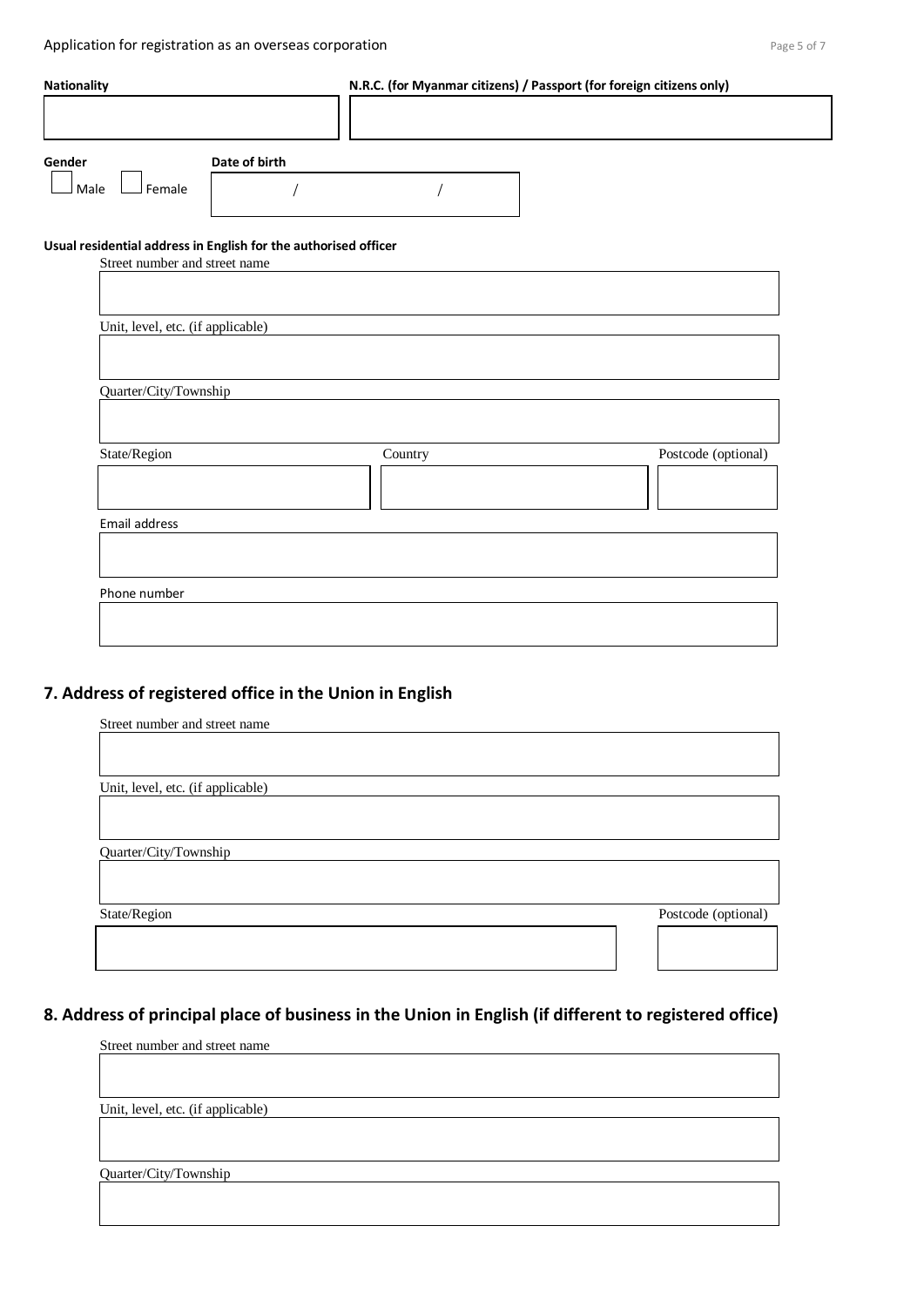| State/Region |  | Postcode (optional) |
|--------------|--|---------------------|
|              |  |                     |
|              |  |                     |

## **9. Address of principal place of business or registered office in jurisdiction of incorporation**

Indicate if the following address is for the principal place of business or the registered office: Principal place of business Registered office Street number and street name Unit, level, etc. (if applicable) Quarter/City/Township State/Region **Country Country Country Postcode** 

#### **10. Other documentation required**

Section 47(b)(ix) of the Myanmar Companies Law provides that the Application must have attached evidence of incorporation of the overseas corporation and a copy of the instrument constituting or defining the constitution of the corporation, and, *if not in Myanmar language, a Myanmar language translation of such documents and a summary statement in the English language (if the original is not in English language) duly certified by a director.*

#### **A. Evidence of incorporation**

Submit a Certificate of Incorporation, a Certified Extract, a Certificate of Good Standing or equivalent document from the registrar of corporations in its jurisdiction of incorporation dated no more than thirty (30) days before the date of submission of this Application.

#### **B. Constitution**

The overseas corporation must include a copy of its Constitution (or equivalent), a Myanmar language translation of such document and a summary statement in the English language (if the original is not in English language) duly certified by a director.

#### **11. Financial Year End Date of corporation**

## **12. Signed by Applicant**

I certify that the information in this form and any document attached to this form are true and correct.

**Signature: \_\_\_\_\_\_\_\_\_\_\_\_\_\_\_\_\_\_\_\_\_\_\_\_\_\_\_\_\_\_\_\_\_\_\_\_\_\_\_\_\_\_\_\_\_\_\_\_\_**

#### **Full name in English**